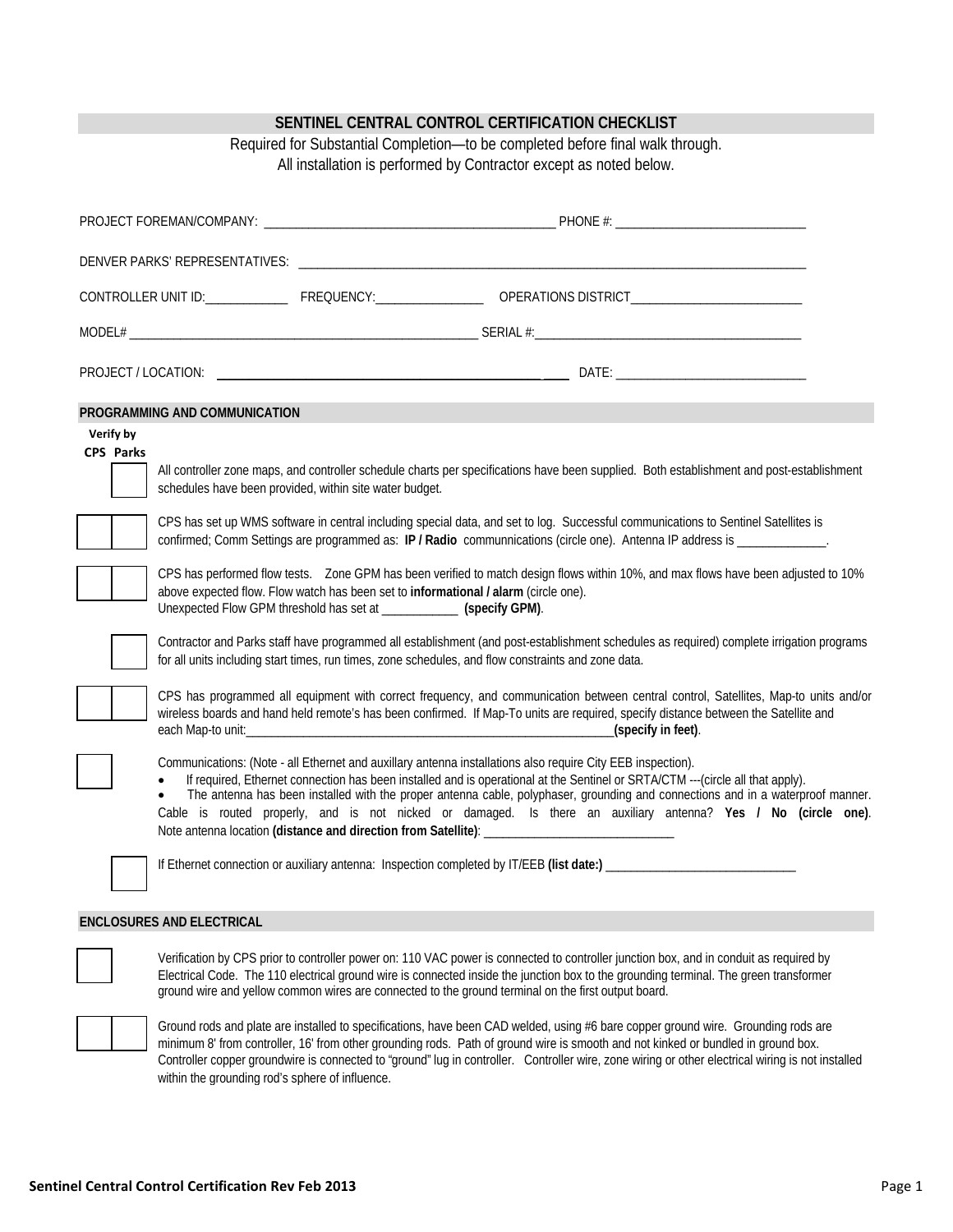# **SENTINEL CENTRAL CONTROL CERTIFICATION CHECKLIST**

| Verify by           |                                                                                                                                                                                                                                                                                                                                                                                                                                                                                                         |
|---------------------|---------------------------------------------------------------------------------------------------------------------------------------------------------------------------------------------------------------------------------------------------------------------------------------------------------------------------------------------------------------------------------------------------------------------------------------------------------------------------------------------------------|
| CPS Parks           | Contractor has performed grounding test (with Megger meter) in presence of CPS Representative and grounding provided is 10 OHMS or<br>less. List results: _____________. Grounding plate was required to meet grounding requirements: Yes / No (circle one)                                                                                                                                                                                                                                             |
|                     | Enclosure has louvers with operational fan, GFI, electrical to City standards installed by manufacturer. Connections are secure and made<br>with waterproof gel filled connectors (DBY or DBR for more than 3 wires). Electrical disconnect is labeled with POC information.                                                                                                                                                                                                                            |
|                     | Zone wiring connections are appropriately installed (90 degree bend, no excessive bare lead length) and all wires are tagged with zone<br>labels, including spare wire. Wires are neatly bundled. All station outputs are in "Auto" position.                                                                                                                                                                                                                                                           |
|                     | Enclosure is securely mounted on concrete pad per detail, adequate slope exists, and metal mounting template is removed, conduit<br>size/quantity are per detail. Environment is waterproof and insect free. Enclosure does not receive direct hit by irrigation heads.                                                                                                                                                                                                                                 |
|                     | Controller has waterproof label inside door with unit code, date of install, model #, frequency, contractor & contact number. Laminated zone<br>and controller schedules are in enclosure.                                                                                                                                                                                                                                                                                                              |
|                     | All zone wiring has been tested for resistance with OHMS within the manufacturer range for new installation, 13-33 depending on solenoid<br>(31-36 OHMS for Rainbird PEB series). Master valve has been tested for resistance (Bermad valve resistance is 14-16<br>OHMS). Continuity of spare wires has been tested. A dated log of test results by zone has been furnished, and any zone wiring electrical<br>issues have been resolved.                                                               |
|                     | For existing sites: Contractor (Parks staff, if in-house project) has provided a pre-construction OHM test, and resolved any field wiring issues.<br>Pre-construction OHM test has been compared to post-construction OHM test to confirm.                                                                                                                                                                                                                                                              |
|                     | CPS has connected Master valve wire to "MV" position (not to the terminal or to signal cable wires.) Blue master valve wire is connected to<br>yellow common, and green master valve wire is connected to red 24 VAC wire. Confirm controller utility is programmed as normally<br>open (NO).                                                                                                                                                                                                           |
|                     | CPS has connected flow sensor wires to the "Flow" side of the alarm terminal strip (red +; Black -), or if using multiple sensors to the MSI /<br>Flowulator assembly. Flow sensor wires are armored signal cable, Paige 7171D-A.                                                                                                                                                                                                                                                                       |
|                     | Rain sensor (with bypass switch) is properly installed and connected to the "alarm" side of the alarm terminal strip and green light indicates<br>sensor is functional and synchronized. If wireless, the rain sensor is within 200 feet of the controller, installed a minimum of 15<br>feet above ground and is not obstructed from rain collection by tree canopy or any other cover. Sensor is oriented in NW direction.<br>Rain sensor has been programmed for operation in Sentinel Special Data. |
| <b>FLOW SENSORS</b> |                                                                                                                                                                                                                                                                                                                                                                                                                                                                                                         |
|                     | Flow sensor is Data Industrial, model as specified, ________________ (indicate model), with body of the flow sensor installed horizonally to<br>ground and flow sensor electronics in a vertical position. Valve box has been installed per the detail and is branded "FS".                                                                                                                                                                                                                             |
|                     | Flow sensor is installed at proper depth and in an unobstructed meter run (10X pipe diameter upstream and 5x pipe diameter downstream),<br>and has been installed in the correct direction. Quick coupler is not installed upstream of flow sensor.                                                                                                                                                                                                                                                     |
|                     | The flow sensor wire is Paige P-7171D-A or equivalent and is connected at BOTH ends. Polarity of wiring is consistent between flow sensor<br>& the Sentinel Satellite. Wire splices are made with a Ranger Serviseal closure.                                                                                                                                                                                                                                                                           |
|                     | If required, additional interface equipment such as MSI / Flowulator has been installed. Specify: ___________                                                                                                                                                                                                                                                                                                                                                                                           |
|                     | Flow sensor has been calibrated and set up correctly in field to accurately register flow. Flow sensing has been visually verified at the at<br>Sentinel Satellite.                                                                                                                                                                                                                                                                                                                                     |
|                     |                                                                                                                                                                                                                                                                                                                                                                                                                                                                                                         |

**The State**